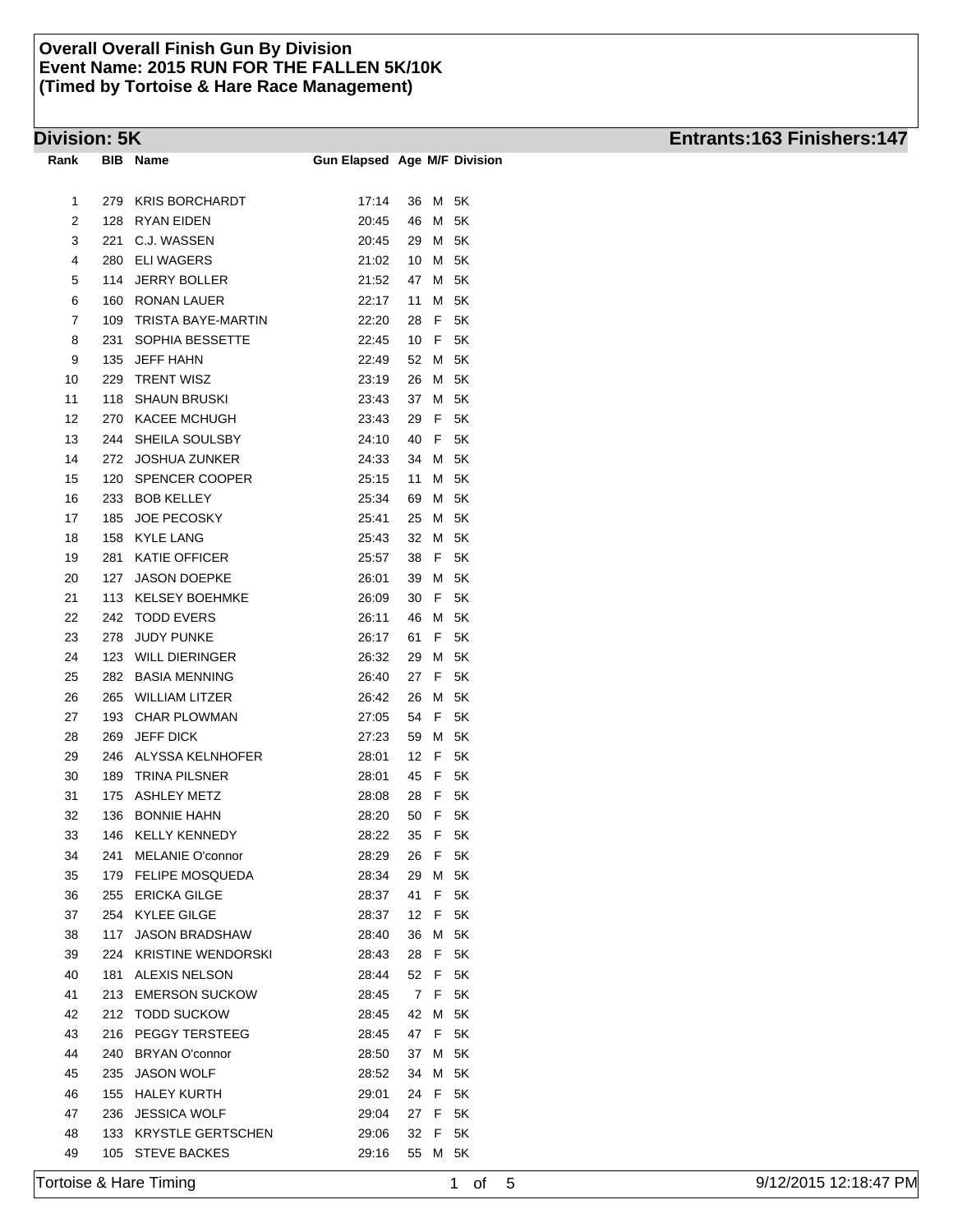| 50  | 126 | LAURI DOEPKE             | 29:36 | 37 | F  | 5Κ |  |
|-----|-----|--------------------------|-------|----|----|----|--|
| 51  | 220 | <b>WILLIAM WASMUND</b>   | 29:37 | 61 | M  | 5Κ |  |
| 52  | 145 | <b>ALISON KENNEDY</b>    | 29:50 | 11 | F  | 5Κ |  |
| 53  | 153 | <b>SHANNON KUCK</b>      | 29:51 | 28 | F  | 5Κ |  |
| 54  | 209 | <b>GREG SMITH</b>        | 30:09 | 53 | Μ  | 5Κ |  |
| 55  | 132 | <b>CHELSEA FRIGEN</b>    | 30:16 | 25 | F  | 5K |  |
| 56  | 184 | <b>KURT OFFICER</b>      | 30:32 | 45 | Μ  | 5Κ |  |
| 57  | 176 | DEBBIE MILLER            | 30:34 | 41 | F  | 5Κ |  |
| 58  | 157 | <b>TESSA LABER</b>       | 30:36 | 29 | F  | 5Κ |  |
| 59  | 205 | ANDREA SCHROEDER         | 30:57 | 31 | F. | 5K |  |
| 60  | 180 | <b>JOANNE MUELLER</b>    | 30:57 | 54 | F  | 5K |  |
| 61  | 208 | <b>JOAN SEUBERT</b>      | 31:02 | 58 | F  | 5K |  |
| 62  | 251 | <b>TINA LANG</b>         | 31:17 | 35 | F  | 5Κ |  |
| 63  | 206 | <b>ANDY SCHUTZ</b>       | 31:41 | 21 | Μ  | 5Κ |  |
| 64  | 199 | <b>MISSY RAYMER</b>      | 31:49 | 36 | F  | 5Κ |  |
| 65  | 151 | <b>STACY KREMBS</b>      | 31:54 | 35 | F  | 5Κ |  |
| 66  | 150 | <b>LAUREN KREMBS</b>     | 31:55 | 8  | F  | 5Κ |  |
| 67  | 147 | <b>CHRIS KIELMAN</b>     | 31:59 | 46 | Μ  | 5K |  |
| 68  | 164 | <b>DUSTIN LENZO</b>      | 32:00 | 32 | Μ  | 5K |  |
| 69  | 163 | <b>TAYLOR LENZO</b>      | 32:01 | 13 | F  | 5K |  |
| 70  | 116 | MARGARET BOWMAN          | 32:18 | 49 | F  | 5Κ |  |
| 71  | 253 | <b>KRIS THIELE</b>       | 32:26 | 53 | M  | 5Κ |  |
| 72  | 204 | <b>KEITH SCHLEIF</b>     | 32:42 | 55 | Μ  | 5Κ |  |
| 73  | 197 | <b>PAM PUDANS</b>        | 32:42 | 54 | F  | 5Κ |  |
| 74  | 225 | ELLIE WENGELSKI          | 33:30 | 12 | F  | 5Κ |  |
| 75  | 271 | <b>JENNIFER WHIPPS</b>   | 33:31 | 32 | F  | 5K |  |
| 76  | 239 | ALIK BERRETH             | 33:43 | 14 | Μ  | 5K |  |
| 77  | 131 | <b>KRISTIN FERGUSON</b>  | 33:52 | 30 | F  | 5K |  |
| 78  | 106 | RYAN BAER                | 34:04 | 38 | Μ  | 5K |  |
| 79  | 249 | <b>JODIE HUEBNER</b>     | 34:09 | 30 | F  | 5K |  |
| 80  | 140 | <b>KRIS HENKER</b>       | 34:25 | 48 | F  | 5Κ |  |
| 81  | 166 | KAY LOCKWOOD             | 34:27 | 57 | F  | 5K |  |
| 82  | 102 | ARIN ALESAUSKAS          | 34:30 | 20 | M  | 5K |  |
| 83  | 101 | MATT ADAMS               | 34:32 | 35 | Μ  | 5Κ |  |
| 84  | 226 | LYNN WENGELSKI           | 34:57 | 41 | F  | 5K |  |
| 85  |     | 247 CADY KELNHOFER       | 35:09 | 16 | F  | 5K |  |
| 86  |     | 149 NICKI KLATT          | 35:17 | 30 | F  | 5K |  |
| 87  | 107 | LOGAN BALLSCHMIEDER      | 35:17 | 24 | Μ  | 5K |  |
| 88  | 170 | <b>KIM MCCARRON</b>      | 35:18 | 47 | F  | 5K |  |
| 89  | 182 | <b>KENDALL NELSON</b>    | 35:38 | 21 | F  | 5K |  |
| 90  | 198 | <b>TAYLOR RANDALL</b>    | 35:39 | 18 | Μ  | 5K |  |
| 91  | 172 | LINDSEY MCCLUSKEY        | 35:42 | 23 | F  | 5K |  |
| 92  | 171 | MELANIE MCCLUSKEY        | 35:42 | 16 | F  | 5K |  |
| 93  | 195 | LES PRIHODA              | 35:54 | 64 | Μ  | 5K |  |
| 94  | 230 | <b>DENNIS ZIELINSKI</b>  | 35:57 | 38 | M  | 5K |  |
| 95  | 202 | <b>MATTHEW SCHILLING</b> | 36:06 | 39 | Μ  | 5K |  |
| 96  | 173 | <b>MARY MCHUGH</b>       | 36:21 | 52 | F  | 5K |  |
| 97  | 139 | <b>TERRY HELLROOD</b>    | 36:25 | 59 | F  | 5K |  |
| 98  | 138 | <b>TRACY HARRIS</b>      | 36:32 | 44 | F. | 5K |  |
| 99  |     | 207 LISA SCHUTZ          | 36:36 | 48 | F. | 5K |  |
| 100 | 124 | ANN DIERINGER            | 36:37 | 26 | F  | 5K |  |
| 101 | 119 | ELLI COOPER              | 36:37 | 8  | F  | 5Κ |  |
|     |     |                          |       |    |    |    |  |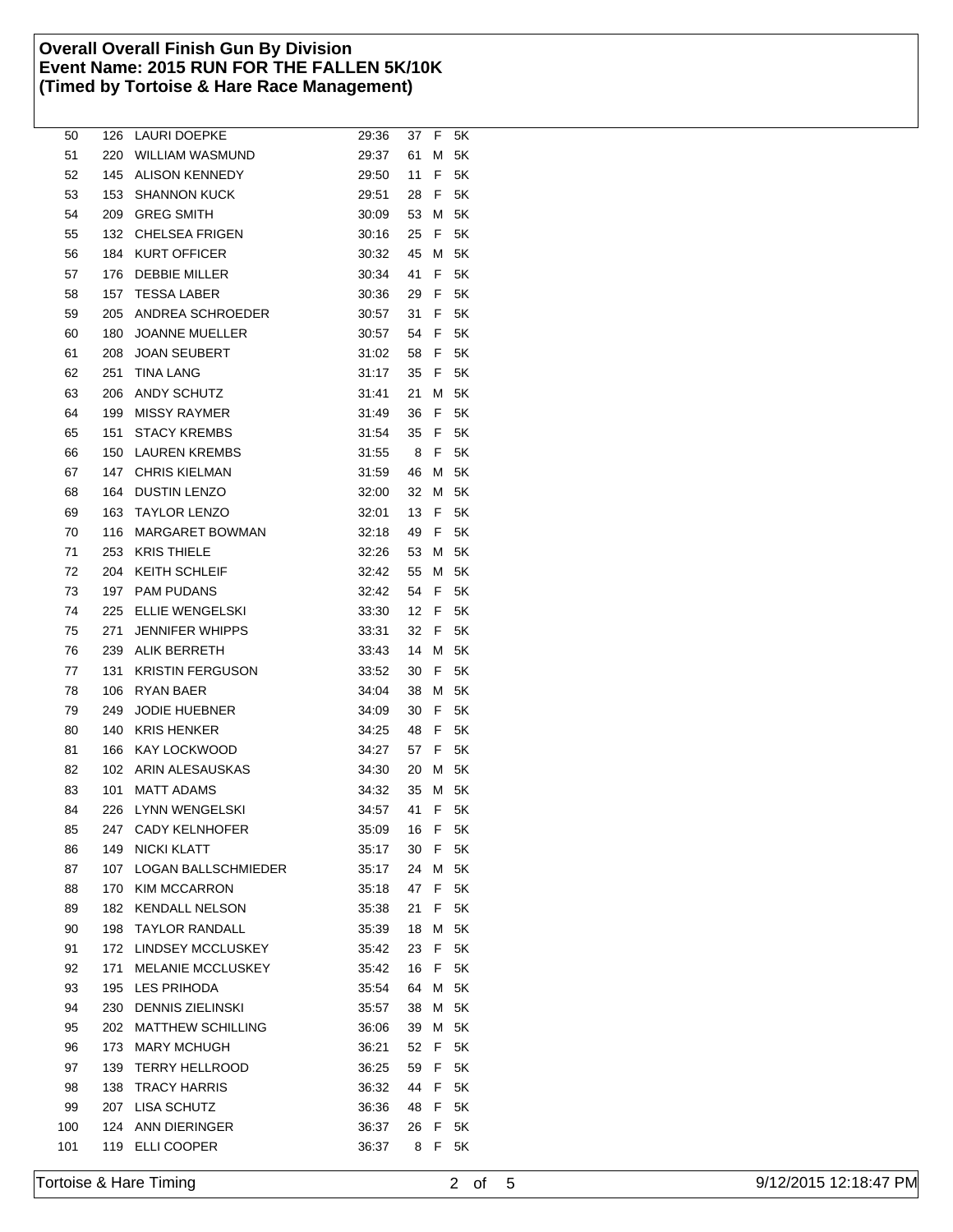| 102 | 121 | SHEANA COOPER              | 36:37   | 33   | F | 5K |  |
|-----|-----|----------------------------|---------|------|---|----|--|
| 103 | 134 | <b>COURTNEY GOWAN</b>      | 37:14   | 22   | F | 5K |  |
| 104 | 248 | <b>CHRIS KELNHOFER</b>     | 37.26   | 43   | F | 5Κ |  |
| 105 | 186 | <b>BRENNA PECOSKY</b>      | 37:33   | 25   | F | 5K |  |
| 106 | 130 | <b>KRIS FERGUSON</b>       | 37:37   | 36   | Μ | 5K |  |
| 107 | 200 | SAMANTHA REEDE             | 37:42   | 13   | F | 5K |  |
| 108 | 201 | <b>ANDREA REEDE</b>        | 38:00   | 41   | F | 5K |  |
| 109 | 154 | NICOLE KUKUCZKA            | 38:33   | 33   | F | 5Κ |  |
| 110 | 125 | <b>MARIE DOEPKE</b>        | 39:07   | 65   | F | 5Κ |  |
| 111 | 218 | <b>ELLE TIPPLE</b>         | 39:53   | 7    | F | 5K |  |
| 112 | 219 | <b>JESSICA TIPPLE</b>      | 39:54   | 39   | F | 5K |  |
| 113 | 273 | <b>ERIKA HENRY</b>         | 40:44   | 13   | F | 5K |  |
| 114 | 214 | KATHERINE SUTHERLAND       | 40:49   | 12   | F | 5K |  |
| 115 | 178 | TRISH MOHR                 | 41:05   | 49   | F | 5Κ |  |
| 116 | 203 | <b>KELSEY SCHLEIF</b>      | 41:46   | 28   | F | 5Κ |  |
| 117 | 112 | <b>BRENDA BLAUBACH</b>     | 41:52   | 55   | F | 5Κ |  |
| 118 | 211 | <b>MELISSA STOLTZ</b>      | 41:58   | 43   | F | 5K |  |
| 119 | 143 | AMY KAMPMEYER              | 42:20   | 39   | F | 5K |  |
| 120 | 104 | <b>DEB BACKES</b>          | 43.34   | 57   | F | 5K |  |
| 121 | 103 | DANIELLE BACA              | 43:40   | 22   | F | 5K |  |
| 122 | 115 | <b>DELLA BORST</b>         | 43:48   | 42   | F | 5Κ |  |
| 123 | 227 | <b>LINDSEY WIDGREN</b>     | 43:49   | 26   | F | 5Κ |  |
| 124 | 245 | <b>NICOLE MILLER</b>       | 43:53   | 21   | F | 5Κ |  |
| 125 | 141 | <b>KIM HOFFMANN</b>        | 44:44   | 43   | F | 5Κ |  |
| 126 | 162 | APRIL LECHLEITNER          | 45:22   | 47   | F | 5Κ |  |
| 127 | 174 | <b>TRESSIE MENNING</b>     | 45:22   | 50   | F | 5K |  |
| 128 | 196 | ELIZABETH PROCHNOW         | 45:39   | 32   | F | 5K |  |
| 129 | 215 | TINA SZEMBORSKI            | 45:56   | 46   | F | 5K |  |
| 130 | 148 | <b>CHRISTINA KISLOW</b>    | 45:57   | 36   | F | 5K |  |
| 131 | 250 | <b>JACE PICKETT</b>        | 46:04   | 9    | Μ | 5K |  |
| 132 | 188 | <b>JENNIFER PICKETT</b>    | 46:18   | 41   | F | 5Κ |  |
| 133 | 129 | TRACY ENGMAN               | 48.27   | 31   | F | 5Κ |  |
| 134 | 165 | SANDY LESZCZYNSKI          | 48:28   | 55   | F | 5Κ |  |
| 135 | 177 | <b>BONNIE MITTLESTEADT</b> | 49:44   | 58   | F | 5K |  |
| 136 | 156 | JEANNE KUSKI               | 49:44   | 55   | F | 5K |  |
| 137 |     | 183 AMANDA NELSON          | 50:20   | 22 F |   | 5Κ |  |
| 138 | 161 | <b>SARAH LECHLEITNER</b>   | 50:21   | 23   | F | 5K |  |
| 139 |     | 187 BECKY PETITT           | 50:23   | 50   | F | 5K |  |
| 140 | 108 | <b>JOLENE BAUMGARTNER</b>  | 50:23   | 43   | F | 5K |  |
| 141 | 137 | NICOLE HALL                | 50:23   | 28   | F | 5K |  |
| 142 | 142 | <b>JAMIE JACOBS</b>        | 50:55   | 35   | F | 5K |  |
| 143 | 210 | RHONDA STANGE              | 52:07   | 51   | F | 5K |  |
| 144 | 159 | <b>TAYLOR LASHUA</b>       | 52:44   | 22   | F | 5K |  |
| 145 | 252 | <b>CHARLES BLUNT</b>       | 52:48   | 24   | Μ | 5K |  |
| 146 | 237 | <b>JASON RUSS</b>          | 1:08:52 | 39   | M | 5K |  |
| 147 | 238 | <b>JENNIFER RUSS</b>       | 1:10:53 | 39   | F | 5K |  |
|     |     |                            |         |      |   |    |  |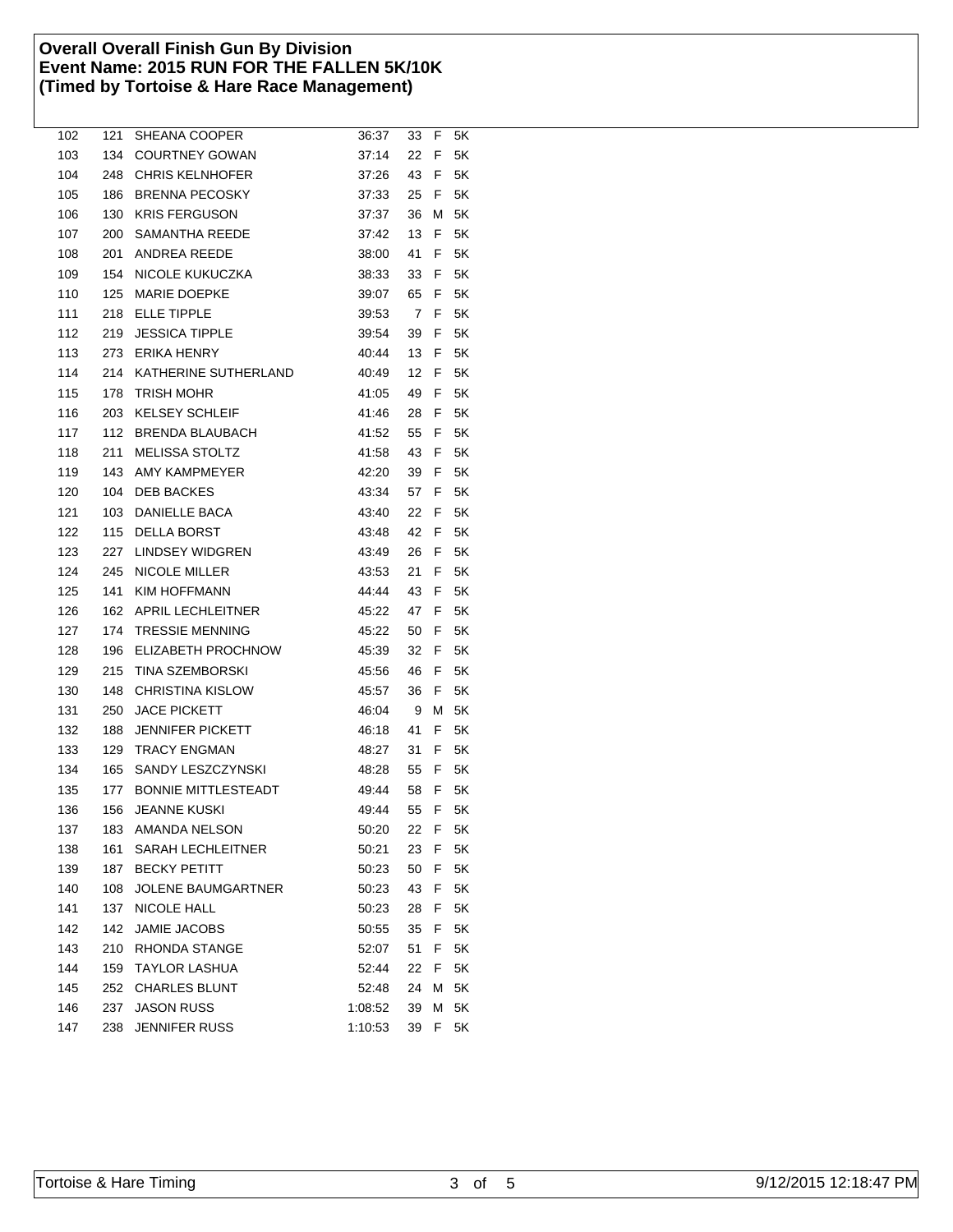| Rank | BIB | Name                      | <b>Gun Elapsed Age M/F Division</b> |    |      |     |
|------|-----|---------------------------|-------------------------------------|----|------|-----|
|      |     |                           |                                     |    |      |     |
| 1    | 332 | DAN BESSETTE              | 37:39                               | 37 | Μ    | 10K |
| 2    | 268 | MELISSA WENDELL           | 40:54                               | 38 | F    | 10K |
| 3    | 364 | <b>SAM DRANGEID</b>       | 41:08                               | 18 | M    | 10K |
| 4    | 275 | <b>LARRY SMITH</b>        | 41:18                               | 54 | М    | 10K |
| 5    | 274 | <b>JIM SHEIBLEY</b>       | 43.36                               | 54 | М    | 10K |
| 6    | 277 | <b>CJ RUN</b>             | 43:41                               | 55 | Μ    | 10K |
| 7    | 342 | <b>JILL PRIEBE</b>        | 44:21                               | 34 | F    | 10K |
| 8    | 347 | JOHN LAUER                | 45:06                               | 43 | Μ    | 10K |
| 9    | 337 | <b>TRACI SONDELSKI</b>    | 45:21                               | 41 | F    | 10K |
| 10   | 348 | <b>MEAGHAN LAUER</b>      | 45:23                               | 42 | F    | 10K |
| 11   | 267 | <b>RYAN ZUEGE</b>         | 45:35                               | 35 | M    | 10K |
| 12   | 351 | <b>JEN KRAUSE</b>         | 45:47                               | 42 | F    | 10K |
| 13   | 333 | <b>CHUCK WIRSBINSKI</b>   | 46:17                               | 56 | M    | 10K |
| 14   | 263 | <b>JUSTIN WESTER</b>      | 47:54                               | 27 | Μ    | 10K |
| 15   | 372 | ELIZABETH BORCHARDT       | 48:27                               | 30 | F    | 10K |
| 16   | 359 | <b>JASON GRAEFE</b>       | 49:32                               | 37 | Μ    | 10K |
| 17   | 374 | MICHELLE AUGUSTINE        | 50:48                               | 29 | F    | 10K |
| 18   | 334 | <b>MARK WEISS</b>         | 53:04                               | 43 | Μ    | 10K |
| 19   | 369 | <b>MORIEL CHARNESKI</b>   | 53:06                               | 26 | F    | 10K |
| 20   | 356 | <b>SALLY HOLZHAUER</b>    | 53:33                               | 26 | F    | 10K |
| 21   | 257 | MIKE WIMMER               | 53.59                               | 41 | М    | 10K |
| 22   | 276 | DAVE BUCKTON              | 54.03                               | 42 | Μ    | 10K |
| 23   | 335 | WENDI WEINKAUF            | 54:15                               | 39 | F    | 10K |
| 24   | 363 | <b>TONIA DZIAK</b>        | 54:35                               | 45 | F    | 10K |
| 25   | 349 | <b>BOB LARSEN</b>         | 54:44                               | 47 | Μ    | 10K |
| 26   | 345 | <b>JANE MATTIAS</b>       | 54:54                               | 58 | F    | 10K |
| 27   | 355 | STACY JACOBS              | 54:59                               | 32 | F    | 10K |
| 28   | 343 | RHONDA NOUSEN             | 55:14                               | 40 | F    | 10K |
| 29   | 341 | STEPHEN PRITCHARD         | 55:15                               | 42 | M    | 10K |
| 30   | 260 | PHIL SKOUG                | 55:36                               | 44 | Μ    | 10K |
| 31   | 373 | REANNA BLAUBACH           | 56:04                               | 24 | F    | 10K |
| 32   | 258 | <b>ISABEL RUHIO</b>       | 56:11                               | 27 | F    | 10K |
| 33   | 366 | LISA DEGREGORIO           | 58:37                               | 45 | F    | 10K |
| 34   |     | 365 CHRISTIAN DEGREGORIO  | 58:41                               |    | 49 M | 10K |
| 35   | 352 | MELISSA KLADE             | 58:45                               | 42 | F    | 10K |
| 36   | 354 | <b>EILEEN KELM</b>        | 59:16                               | 32 | F    | 10K |
| 37   | 256 | <b>KRIS PETERSON</b>      | 1:00:51                             | 42 | F    | 10K |
| 38   | 353 | JEFF KELM                 | 1:01:15                             | 32 | Μ    | 10K |
| 39   | 375 | SARAH ADAMS               | 1:02:15                             | 34 | F    | 10K |
| 40   | 360 | <b>ANDREW GILLE</b>       | 1:02:35                             | 40 | Μ    | 10K |
| 41   | 358 | ROSE GROSHEK              | 1:02:38                             | 22 | F    | 10K |
| 42   | 340 | <b>SUE RASMUSSEN</b>      | 1:02:47                             | 58 | F    | 10K |
| 43   | 338 | <b>SARAH SEMROW</b>       | 1:03:03                             | 33 | F    | 10K |
| 44   | 346 | <b>SARA LONSDORF</b>      | 1:04:08                             | 39 | F    | 10K |
| 45   | 361 | <b>CHRISTINE ECKLUND</b>  | 1:06:16                             | 52 | F    | 10K |
| 46   | 339 | <b>KRISTI SCHWOCHO</b>    | 1:08:03                             | 46 | F    | 10K |
| 47   | 264 | <b>GRACE CANNY</b>        | 1:18:05                             | 27 | F    | 10K |
| 48   | 370 | ADEL CANNY                | 1:18:05                             | 31 | F.   | 10K |
|      |     | <b>CHRISTINE KRAWCZYK</b> |                                     | 56 | F    |     |
| 49   | 350 |                           | 1:22:34                             |    |      | 10K |

# **Division: 10K Entrants:58 Finishers:53**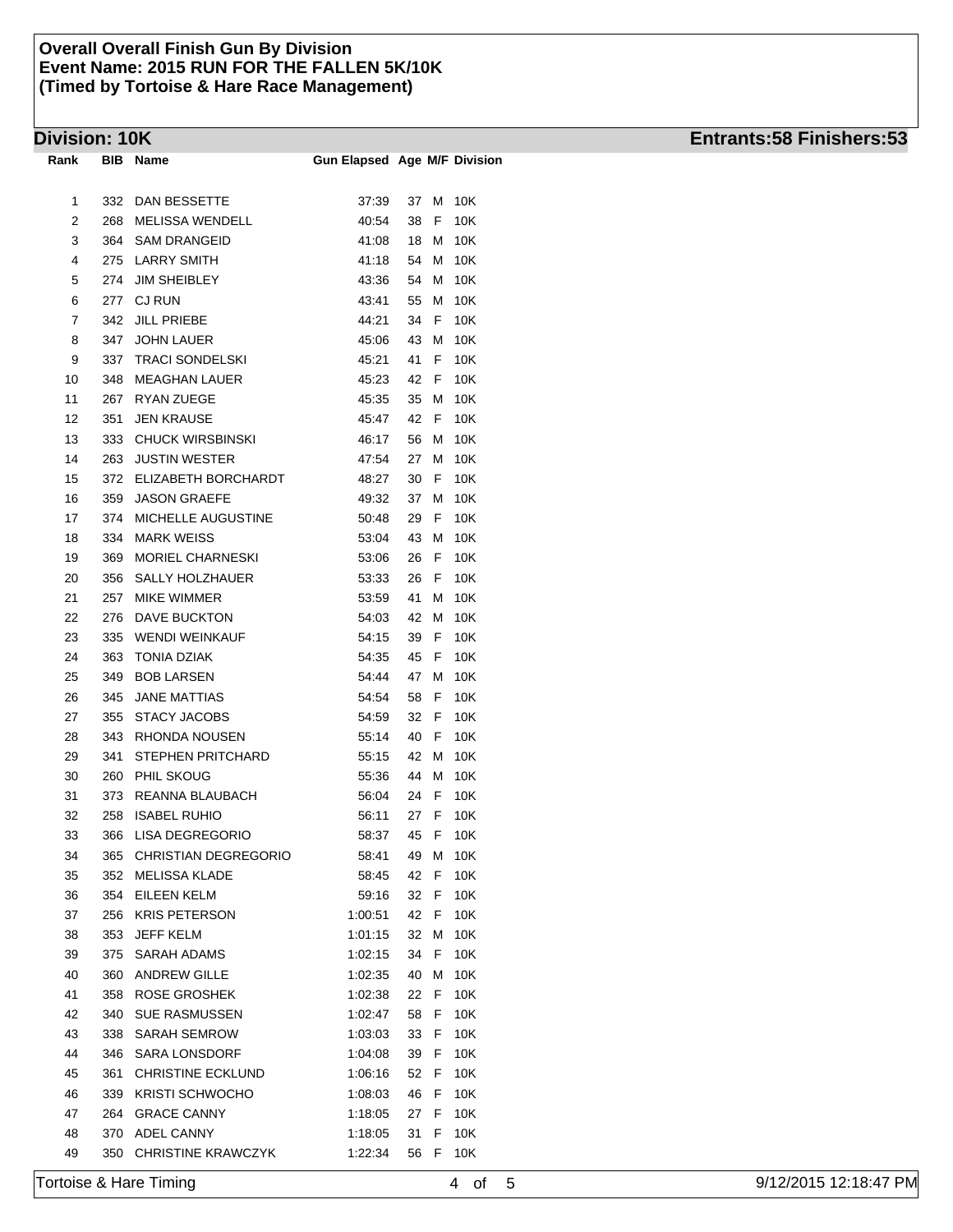| 50 | 367 RENEE CROTTEAU      | 1:23:30 30 F 10K |  |          |
|----|-------------------------|------------------|--|----------|
| 51 | 368 JACQUELINE CONNOLLY | 1:24:42 52 F 10K |  |          |
| 52 | 261 JULIE BEHNKE        | 1:28:27 52 F 10K |  |          |
| 53 | 243 RENEE BARWICK       | 1:28:27          |  | 55 F 10K |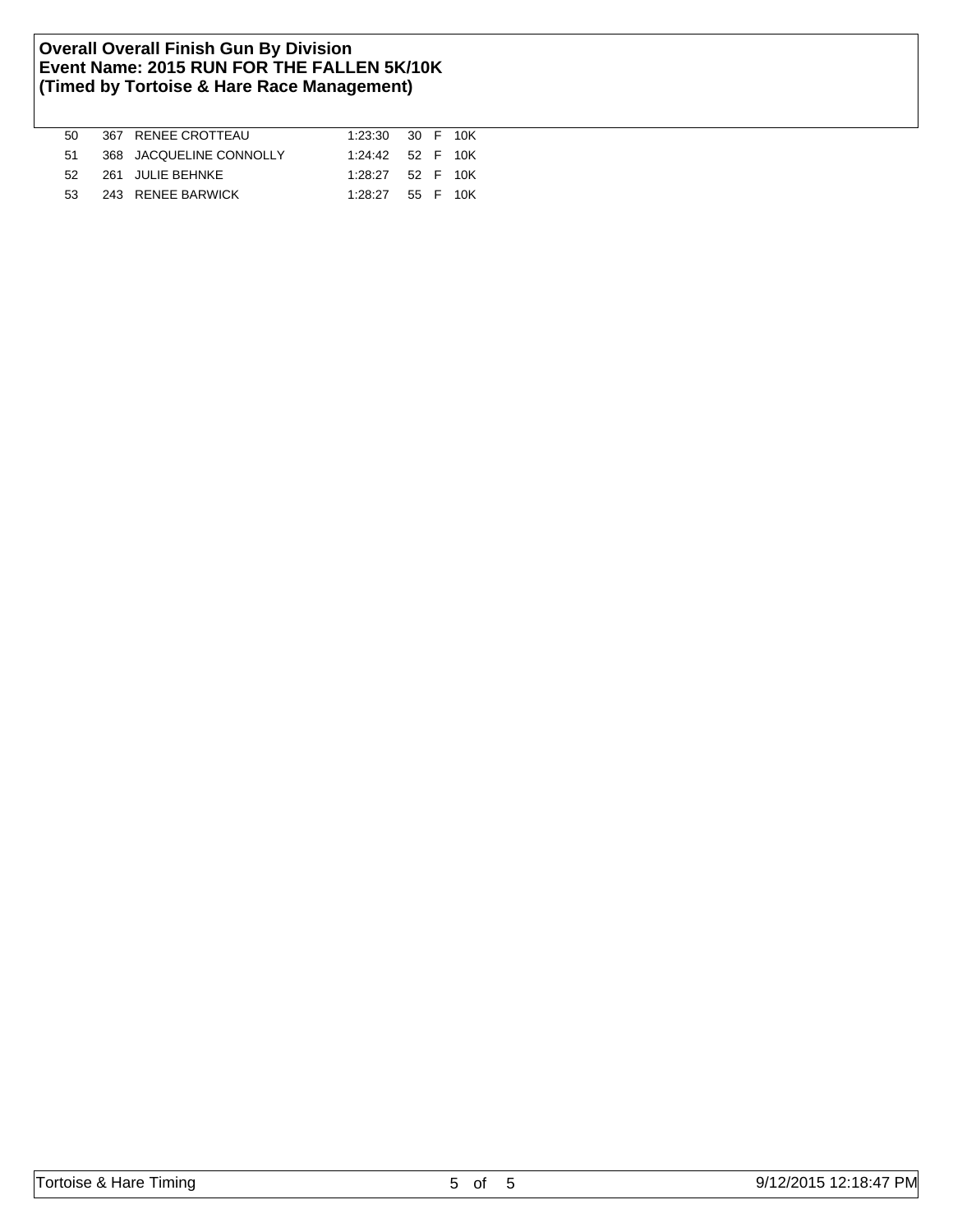| <b>Division: 5K</b> |                                   |                     |      | Entrants:163 Finishers:147 |
|---------------------|-----------------------------------|---------------------|------|----------------------------|
| Rank                | <b>BIB</b> Name                   | Gun Elapsed Age M/F |      |                            |
|                     | Top Overall In 5K Division MALE   |                     |      |                            |
| 1                   | 279 KRIS BORCHARDT                | 17:14               | 36 M |                            |
|                     |                                   |                     |      |                            |
|                     | Top Overall In 5K Division FEMALE |                     |      |                            |
| 1                   | 109 TRISTA BAYE-MARTIN            | 22:20               | 28 F |                            |
|                     |                                   |                     |      |                            |
|                     | Age Groups: 12 & UNDER MALE       |                     |      |                            |
| 1                   | 280 ELI WAGERS                    | 21:02               | 10 M |                            |
| 2                   | 160 RONAN LAUER                   | 22:17               | 11 M |                            |
| 3                   | 120 SPENCER COOPER                | 25:15               | 11 M |                            |
| 4                   | 250 JACE PICKETT                  | 46:04               | 9 M  |                            |
|                     | Age Groups: 12 & UNDER FEMALE     |                     |      |                            |
| 1                   | 231 SOPHIA BESSETTE               | 22:45               | 10 F |                            |
| 2                   | 246 ALYSSA KELNHOFER              | 28:01               | 12 F |                            |
| 3                   | 254 KYLEE GILGE                   | 28:37               | 12 F |                            |
| 4                   | 213 EMERSON SUCKOW                | 28:45               | 7 F  |                            |
| 5                   | 145 ALISON KENNEDY                | 29:50               | 11F  |                            |
| 6                   | 150 LAUREN KREMBS                 | 31:55               | 8 F  |                            |
| 7                   | 225 ELLIE WENGELSKI               | 33:30               | 12 F |                            |
| 8                   | 119 ELLI COOPER                   | 36:37               | 8 F  |                            |
| 9                   | 218 ELLE TIPPLE                   | 39:53               | 7 F  |                            |
| 10                  | 214 KATHERINE SUTHERLAND          | 40:49               | 12 F |                            |
|                     | Age Groups: 13-19 MALE            |                     |      |                            |
|                     | 239 ALIK BERRETH                  |                     | 14 M |                            |
| 1<br>2              | 198 TAYLOR RANDALL                | 33:43<br>35:39      | 18 M |                            |
|                     |                                   |                     |      |                            |
|                     | Age Groups: 13-19 FEMALE          |                     |      |                            |
| 1                   | 163 TAYLOR LENZO                  | 32:01               | 13 F |                            |
| 2                   | 247 CADY KELNHOFER                | 35:09               | 16 F |                            |
| 3                   | 171 MELANIE MCCLUSKEY             | 35:42               | 16 F |                            |
| 4                   | 200 SAMANTHA REEDE                | 37:42               | 13 F |                            |
| 5                   | 273 ERIKA HENRY                   | 40:44               | 13 F |                            |
|                     | Age Groups: 20-29 MALE            |                     |      |                            |
| 1                   | 221 C.J. WASSEN                   | 20:45               | 29 M |                            |
| 2                   | 229 TRENT WISZ                    | 23:19               | 26 M |                            |
| 3                   | 185 JOE PECOSKY                   | 25:41               | 25 M |                            |
| 4                   | 123 WILL DIERINGER                | 26:32               | 29 M |                            |
| 5                   | 265 WILLIAM LITZER                | 26:42               | 26 M |                            |
| 6                   | 179 FELIPE MOSQUEDA               | 28:34               | 29 M |                            |
| 7                   | 206 ANDY SCHUTZ                   | 31:41               | 21 M |                            |
| 8                   | 102 ARIN ALESAUSKAS               | 34:30               | 20 M |                            |
| 9                   | 107 LOGAN BALLSCHMIEDER           | 35:17               | 24 M |                            |
| 10                  | 252 CHARLES BLUNT                 | 52:48               | 24 M |                            |
|                     | Age Groups: 20-29 FEMALE          |                     |      |                            |
| 1                   | 109 TRISTA BAYE-MARTIN            | 22:20               | 28 F |                            |
| 2                   | 270 KACEE MCHUGH                  | 23:43               | 29 F |                            |
|                     |                                   |                     |      |                            |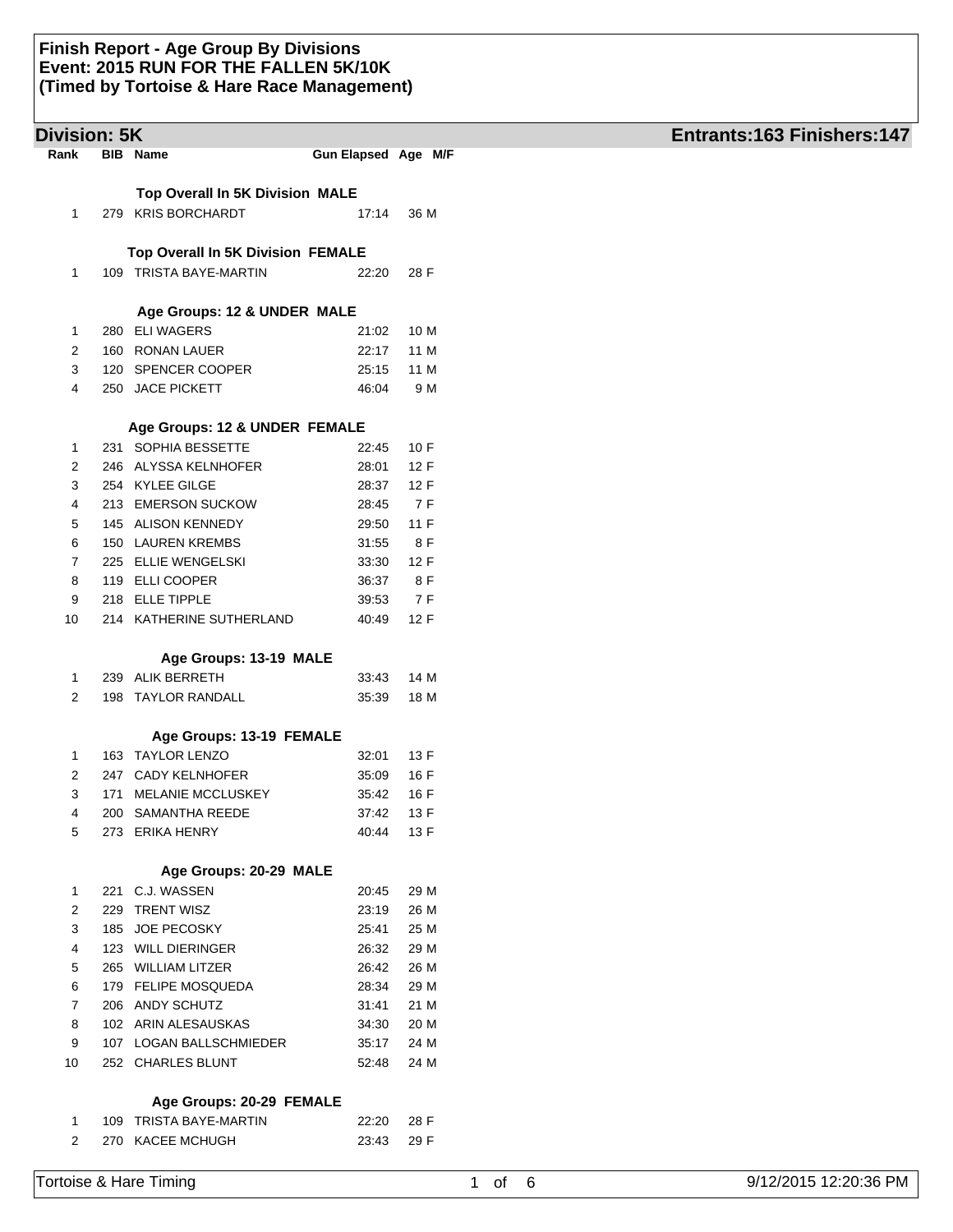| 3  | 282 | <b>BASIA MENNING</b>      | 26:40 | 27 F |
|----|-----|---------------------------|-------|------|
| 4  | 175 | <b>ASHLEY METZ</b>        | 28:08 | 28 F |
| 5  | 241 | <b>MELANIE O'connor</b>   | 28:29 | 26 F |
| 6  | 224 | <b>KRISTINE WENDORSKI</b> | 28:43 | 28 F |
| 7  | 155 | <b>HALEY KURTH</b>        | 29:01 | 24 F |
| 8  | 236 | <b>JESSICA WOLF</b>       | 29:04 | 27 F |
| 9  | 153 | <b>SHANNON KUCK</b>       | 29:51 | 28 F |
| 10 | 132 | <b>CHELSEA FRIGEN</b>     | 30:16 | 25 F |
| 11 | 157 | <b>TESSA LABER</b>        | 30:36 | 29 F |
| 12 | 182 | <b>KENDALL NELSON</b>     | 35.38 | 21 F |
| 13 | 172 | LINDSEY MCCLUSKEY         | 35:42 | 23 F |
| 14 | 124 | ANN DIERINGER             | 36:37 | 26 F |
| 15 | 134 | <b>COURTNEY GOWAN</b>     | 37:14 | 22 F |
| 16 | 186 | <b>BRENNA PECOSKY</b>     | 37:33 | 25 F |
| 17 | 203 | <b>KELSEY SCHLEIF</b>     | 41:46 | 28 F |
| 18 | 103 | <b>DANIELLE BACA</b>      | 43:40 | 22 F |
| 19 | 227 | LINDSEY WIDGREN           | 43:49 | 26 F |
| 20 | 245 | <b>NICOLE MILLER</b>      | 43:53 | 21 F |
| 21 | 183 | AMANDA NELSON             | 50:20 | 22 F |
| 22 | 161 | <b>SARAH LECHLEITNER</b>  | 50:21 | 23 F |
| 23 | 137 | <b>NICOLE HALL</b>        | 50:23 | 28 F |
| 24 | 159 | <b>TAYLOR LASHUA</b>      | 52:44 | 22 F |
|    |     |                           |       |      |

## **Age Groups: 30-39 MALE**

|     | <b>KRIS BORCHARDT</b>    | 17:14                                                | 36 M |
|-----|--------------------------|------------------------------------------------------|------|
| 118 | <b>SHAUN BRUSKI</b>      | 23:43                                                | 37 M |
|     |                          | 24:33                                                | 34 M |
|     | <b>KYLE LANG</b>         | 25.43                                                | 32 M |
|     | <b>JASON DOEPKE</b>      | 26:01                                                | 39 M |
| 117 | <b>JASON BRADSHAW</b>    | 28:40                                                | 36 M |
| 240 | <b>BRYAN O'connor</b>    | 28:50                                                | 37 M |
|     | <b>JASON WOLF</b>        | 28:52                                                | 34 M |
| 164 | <b>DUSTIN LENZO</b>      | 32:00                                                | 32 M |
| 106 | RYAN BAER                | 34:04                                                | 38 M |
| 101 | <b>MATT ADAMS</b>        | 34:32                                                | 35 M |
| 230 | <b>DENNIS ZIELINSKI</b>  | 35:57                                                | 38 M |
| 202 | <b>MATTHEW SCHILLING</b> | 36:06                                                | 39 M |
| 130 | <b>KRIS FERGUSON</b>     | 37:37                                                | 36 M |
|     | <b>JASON RUSS</b>        | 1:08:52                                              | 39 M |
|     |                          | 279<br>272 JOSHUA ZUNKER<br>158<br>127<br>235<br>237 |      |

# **Age Groups: 30-39 FEMALE**

| 1              | 281  | <b>KATIE OFFICER</b>    | 25:57 | 38 F |
|----------------|------|-------------------------|-------|------|
| 2              |      | 113 KELSEY BOEHMKE      | 26:09 | 30 F |
| 3              |      | 146 KELLY KENNEDY       | 28:22 | 35 F |
| 4              |      | 133 KRYSTLE GERTSCHEN   | 29:06 | 32 F |
| 5              | 126. | LAURI DOEPKE            | 29:36 | 37 F |
| 6              | 205  | ANDREA SCHROEDER        | 30:57 | 31 F |
| $\overline{7}$ | 251  | <b>TINA LANG</b>        | 31:17 | 35 F |
| 8              | 199  | MISSY RAYMER            | 31:49 | 36 F |
| 9              | 151  | STACY KREMBS            | 31:54 | 35 F |
| 10             | 271  | <b>JENNIFER WHIPPS</b>  | 33:31 | 32 F |
| 11             | 131  | <b>KRISTIN FERGUSON</b> | 33:52 | 30 F |
| 12             | 249  | <b>JODIE HUEBNER</b>    | 34:09 | 30 F |
| 13             | 149  | <b>NICKI KLATT</b>      | 35:17 | 30 F |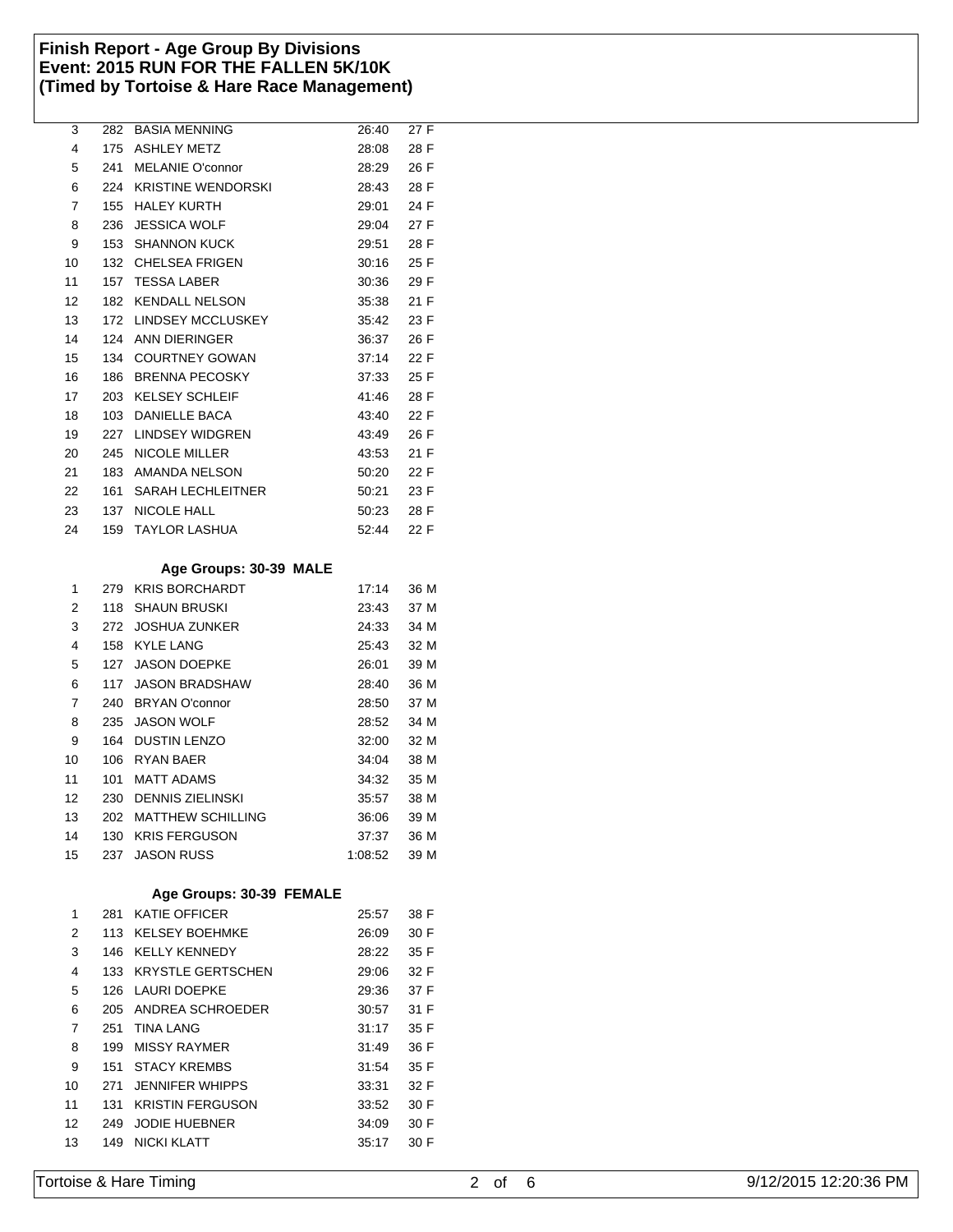| 14                      |     | 121 SHEANA COOPER        | 36:37   | 33 F |           |                       |
|-------------------------|-----|--------------------------|---------|------|-----------|-----------------------|
| 15                      |     | 154 NICOLE KUKUCZKA      | 38:33   | 33 F |           |                       |
| 16                      |     | 219 JESSICA TIPPLE       | 39:54   | 39 F |           |                       |
| 17                      |     | 143 AMY KAMPMEYER        | 42:20   | 39 F |           |                       |
| 18                      |     | 196 ELIZABETH PROCHNOW   | 45:39   | 32 F |           |                       |
| 19                      |     | 148 CHRISTINA KISLOW     | 45:57   | 36 F |           |                       |
| 20                      |     | 129 TRACY ENGMAN         | 48:27   | 31 F |           |                       |
| 21                      |     | 142 JAMIE JACOBS         | 50:55   | 35 F |           |                       |
| 22                      |     | 238 JENNIFER RUSS        | 1:10:53 | 39 F |           |                       |
|                         |     |                          |         |      |           |                       |
|                         |     | Age Groups: 40-49 MALE   |         |      |           |                       |
| $\mathbf{1}$            |     | 128 RYAN EIDEN           | 20:45   | 46 M |           |                       |
| $\overline{\mathbf{c}}$ |     | 114 JERRY BOLLER         | 21:52   | 47 M |           |                       |
|                         |     |                          |         |      |           |                       |
| 3                       |     | 242 TODD EVERS           | 26:11   | 46 M |           |                       |
| 4                       |     | 212 TODD SUCKOW          | 28:45   | 42 M |           |                       |
| 5                       |     | 184 KURT OFFICER         | 30:32   | 45 M |           |                       |
| 6                       |     | 147 CHRIS KIELMAN        | 31:59   | 46 M |           |                       |
|                         |     |                          |         |      |           |                       |
|                         |     | Age Groups: 40-49 FEMALE |         |      |           |                       |
| $\mathbf{1}$            |     | 244 SHEILA SOULSBY       | 24:10   | 40 F |           |                       |
| 2                       |     | 189 TRINA PILSNER        | 28:01   | 45 F |           |                       |
| 3                       |     | 255 ERICKA GILGE         | 28:37   | 41 F |           |                       |
| 4                       |     | 216 PEGGY TERSTEEG       | 28:45   | 47 F |           |                       |
| 5                       |     | 176 DEBBIE MILLER        | 30:34   | 41 F |           |                       |
| 6                       |     | 116 MARGARET BOWMAN      | 32:18   | 49 F |           |                       |
| $\overline{7}$          |     | 140 KRIS HENKER          | 34:25   | 48 F |           |                       |
| 8                       |     | 226 LYNN WENGELSKI       | 34:57   | 41 F |           |                       |
| 9                       |     | 170 KIM MCCARRON         | 35:18   | 47 F |           |                       |
| 10                      |     | 138 TRACY HARRIS         | 36:32   | 44 F |           |                       |
| 11                      |     | 207 LISA SCHUTZ          | 36:36   | 48 F |           |                       |
| 12                      |     | 248 CHRIS KELNHOFER      | 37:26   | 43 F |           |                       |
| 13                      |     | 201 ANDREA REEDE         | 38:00   | 41 F |           |                       |
| 14                      |     | 178 TRISH MOHR           | 41:05   | 49 F |           |                       |
| 15                      |     | 211 MELISSA STOLTZ       | 41:58   | 43 F |           |                       |
| 16                      |     | 115 DELLA BORST          | 43:48   | 42 F |           |                       |
|                         |     |                          |         |      |           |                       |
| 17                      |     | 141 KIM HOFFMANN         | 44:44   | 43 F |           |                       |
| 18                      |     | 162 APRIL LECHLEITNER    | 45:22   | 47 F |           |                       |
| 19                      |     | 215 TINA SZEMBORSKI      | 45:56   | 46 F |           |                       |
| 20                      | 188 | JENNIFER PICKETT         | 46:18   | 41 F |           |                       |
| 21                      |     | 108 JOLENE BAUMGARTNER   | 50:23   | 43 F |           |                       |
|                         |     |                          |         |      |           |                       |
|                         |     | Age Groups: 50-59 MALE   |         |      |           |                       |
| 1                       |     | 135 JEFF HAHN            | 22:49   | 52 M |           |                       |
| 2                       |     | 269 JEFF DICK            | 27:23   | 59 M |           |                       |
| 3                       |     | 105 STEVE BACKES         | 29:16   | 55 M |           |                       |
| 4                       |     | 209 GREG SMITH           | 30:09   | 53 M |           |                       |
| 5                       |     | 253 KRIS THIELE          | 32:26   | 53 M |           |                       |
| 6                       |     | 204 KEITH SCHLEIF        | 32:42   | 55 M |           |                       |
|                         |     |                          |         |      |           |                       |
|                         |     | Age Groups: 50-59 FEMALE |         |      |           |                       |
| 1                       |     | 193 CHAR PLOWMAN         | 27:05   | 54 F |           |                       |
| 2                       |     | 136 BONNIE HAHN          | 28:20   | 50 F |           |                       |
| 3                       |     | 181 ALEXIS NELSON        | 28:44   | 52 F |           |                       |
| 4                       |     | 180 JOANNE MUELLER       | 30:57   | 54 F |           |                       |
|                         |     |                          |         |      |           |                       |
|                         |     | Tortoise & Hare Timing   |         |      | 3 of<br>6 | 9/12/2015 12:20:36 PM |
|                         |     |                          |         |      |           |                       |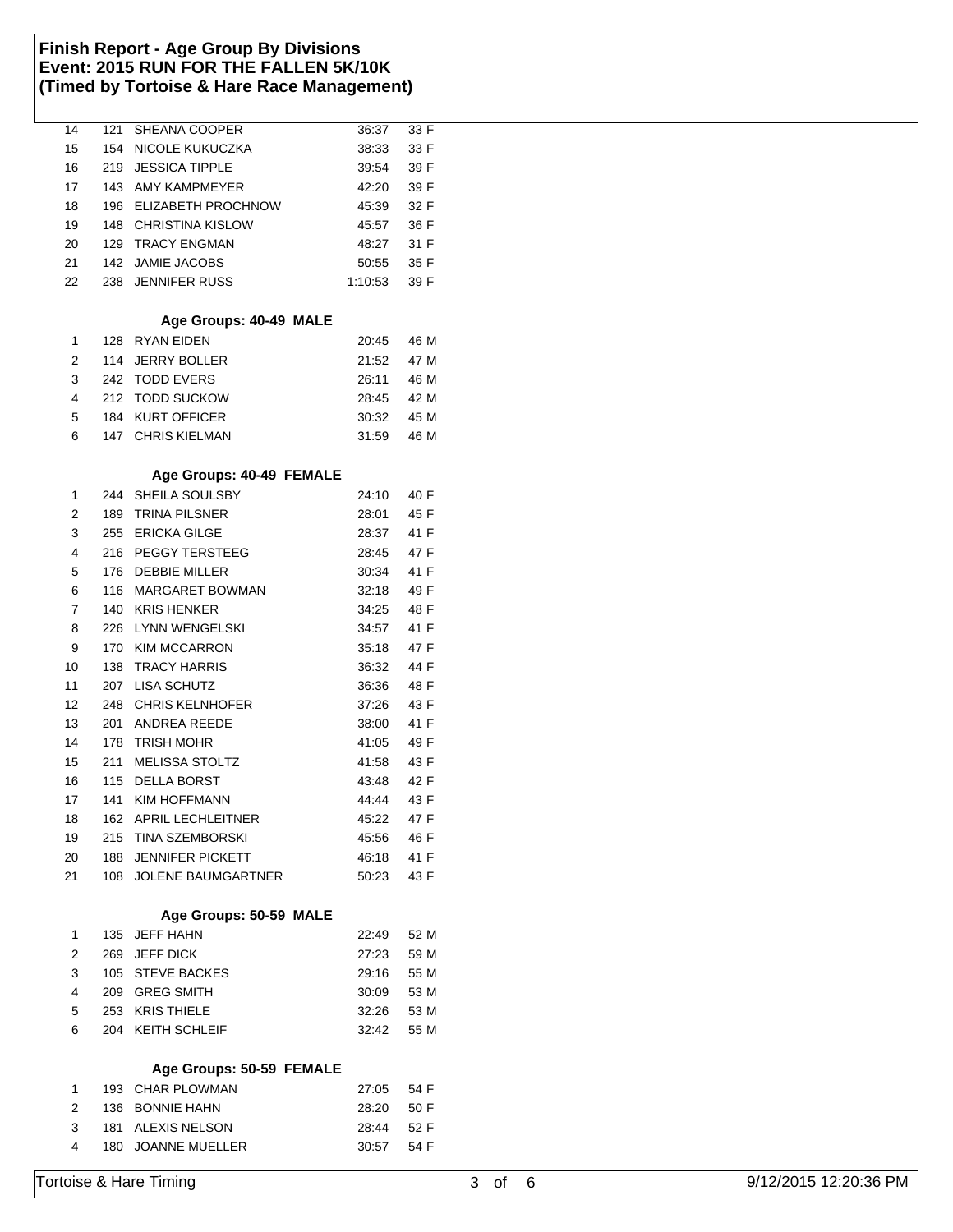| 5  | 208  | <b>JOAN SEUBERT</b>         | 31:02 | 58 F |  |
|----|------|-----------------------------|-------|------|--|
| 6  | 197  | <b>PAM PUDANS</b>           | 32:42 | 54 F |  |
| 7  | 166  | KAY LOCKWOOD                | 34.27 | 57 F |  |
| 8  | 173. | MARY MCHUGH                 | 36:21 | 52 F |  |
| 9  | 139  | TERRY HELLROOD              | 36.25 | 59 F |  |
| 10 | 112  | BRENDA BLAUBACH             | 41:52 | 55 F |  |
| 11 | 104  | DEB BACKES                  | 43:34 | 57 F |  |
| 12 | 174  | <b>TRESSIE MENNING</b>      | 45:22 | 50 F |  |
| 13 | 165  | SANDY LESZCZYNSKI           | 48.28 | 55 F |  |
| 14 | 177  | <b>BONNIE MITTI ESTEADT</b> | 49.44 | 58 F |  |
| 15 | 156  | JFANNE KUSKI                | 49.44 | 55 F |  |
| 16 | 187  | <b>BECKY PETITT</b>         | 50.23 | 50 F |  |
| 17 | 210  | RHONDA STANGE               | 52:07 | 51 F |  |
|    |      |                             |       |      |  |

## **Age Groups: 60-69 MALE**

|               | 233 BOB KELLEY      | 25:34 69 M |  |
|---------------|---------------------|------------|--|
| $\mathcal{P}$ | 220 WILLIAM WASMUND | 29:37 61 M |  |
| $\mathbf{3}$  | 195 LES PRIHODA     | 35.54 64 M |  |

### **Age Groups: 60-69 FEMALE**

|  | 1 278 JUDY PUNKE   | 26:17 61 F |  |
|--|--------------------|------------|--|
|  | 2 125 MARIE DOEPKE | 39:07 65 F |  |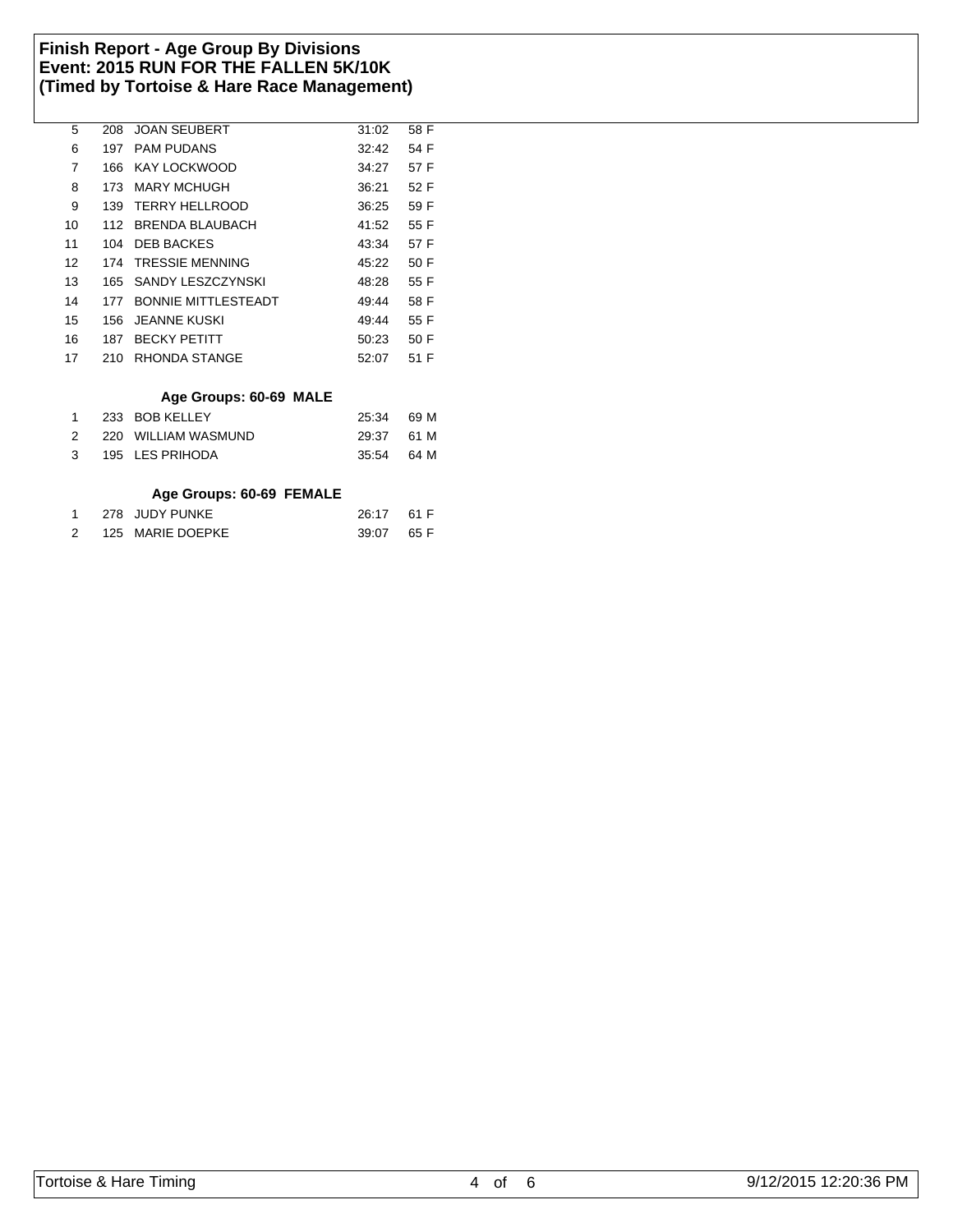| <b>Division: 10K</b> |     |                                            |                     |              | <b>Entrants:58 Finishers:53</b> |
|----------------------|-----|--------------------------------------------|---------------------|--------------|---------------------------------|
| Rank                 |     | <b>BIB</b> Name                            | Gun Elapsed Age M/F |              |                                 |
|                      |     | Top Overall In 10K Division MALE           |                     |              |                                 |
| 1                    |     | 332 DAN BESSETTE                           | 37:39               | 37 M         |                                 |
|                      |     |                                            |                     |              |                                 |
|                      |     | Top Overall In 10K Division FEMALE         |                     |              |                                 |
| 1                    |     | 268 MELISSA WENDELL                        | 40:54               | 38 F         |                                 |
|                      |     | Age Groups: 13-19 MALE                     |                     |              |                                 |
| 1                    |     | 364 SAM DRANGEID                           | 41:08               | 18 M         |                                 |
|                      |     |                                            |                     |              |                                 |
|                      |     | Age Groups: 20-29 MALE                     |                     |              |                                 |
| 1                    |     | 263 JUSTIN WESTER                          | 47:54               | 27 M         |                                 |
|                      |     | Age Groups: 20-29 FEMALE                   |                     |              |                                 |
| 1                    |     | 374 MICHELLE AUGUSTINE                     | 50:48               | 29 F         |                                 |
| 2                    |     | 369 MORIEL CHARNESKI                       | 53:06               | 26 F         |                                 |
| 3                    |     | 356 SALLY HOLZHAUER                        | 53:33               | 26 F         |                                 |
| 4                    |     | 373 REANNA BLAUBACH                        | 56:04               | 24 F         |                                 |
| 5                    |     | 258 ISABEL RUHIO                           | 56:11               | 27 F         |                                 |
| 6                    |     | 358 ROSE GROSHEK                           | 1:02:38             | 22 F         |                                 |
| 7                    |     | 264 GRACE CANNY                            | 1:18:05             | 27 F         |                                 |
|                      |     | Age Groups: 30-39 MALE                     |                     |              |                                 |
| 1                    |     | 332 DAN BESSETTE                           | 37:39               | 37 M         |                                 |
| 2                    |     | 267 RYAN ZUEGE                             | 45:35               | 35 M         |                                 |
| 3                    |     | 359 JASON GRAEFE                           | 49:32               | 37 M         |                                 |
| 4                    |     | 353 JEFF KELM                              | 1:01:15             | 32 M         |                                 |
|                      |     | Age Groups: 30-39 FEMALE                   |                     |              |                                 |
| 1                    |     | 268 MELISSA WENDELL                        | 40:54               | 38 F         |                                 |
| 2                    |     | 342 JILL PRIEBE                            | 44:21               | 34 F         |                                 |
| 3                    |     | 372 ELIZABETH BORCHARDT                    |                     |              |                                 |
| 4                    |     | 335 WENDI WEINKAUF                         | 48:27               | 30 F<br>39 F |                                 |
|                      |     |                                            | 54:15<br>54:59      | 32 F         |                                 |
| 5                    |     | 355 STACY JACOBS                           |                     |              |                                 |
| 6                    |     | 354 EILEEN KELM<br>375 SARAH ADAMS         | 59:16               | 32 F<br>34 F |                                 |
| 7                    |     |                                            | 1:02:15             |              |                                 |
| 8                    |     | 338 SARAH SEMROW                           | 1:03:03             | 33 F         |                                 |
| 9                    |     | 346 SARA LONSDORF                          | 1:04:08             | 39 F         |                                 |
| 10<br>11             | 367 | 370 ADEL CANNY<br>RENEE CROTTEAU           | 1:18:05<br>1.23.30  | 31 F<br>30 F |                                 |
|                      |     |                                            |                     |              |                                 |
| 1                    |     | Age Groups: 40-49 MALE<br>347 JOHN LAUER   | 45:06               | 43 M         |                                 |
| 2                    |     | 334 MARK WEISS                             | 53:04               | 43 M         |                                 |
| 3                    |     | 257 MIKE WIMMER                            | 53:59               | 41 M         |                                 |
| 4                    |     | 276 DAVE BUCKTON                           | 54:03               | 42 M         |                                 |
| 5                    |     | 349 BOB LARSEN                             | 54:44               | 47 M         |                                 |
|                      | 341 | <b>STEPHEN PRITCHARD</b>                   | 55:15               | 42 M         |                                 |
|                      |     |                                            |                     |              |                                 |
| 6                    |     |                                            |                     |              |                                 |
| 7<br>8               |     | 260 PHIL SKOUG<br>365 CHRISTIAN DEGREGORIO | 55:36<br>58:41      | 44 M<br>49 M |                                 |